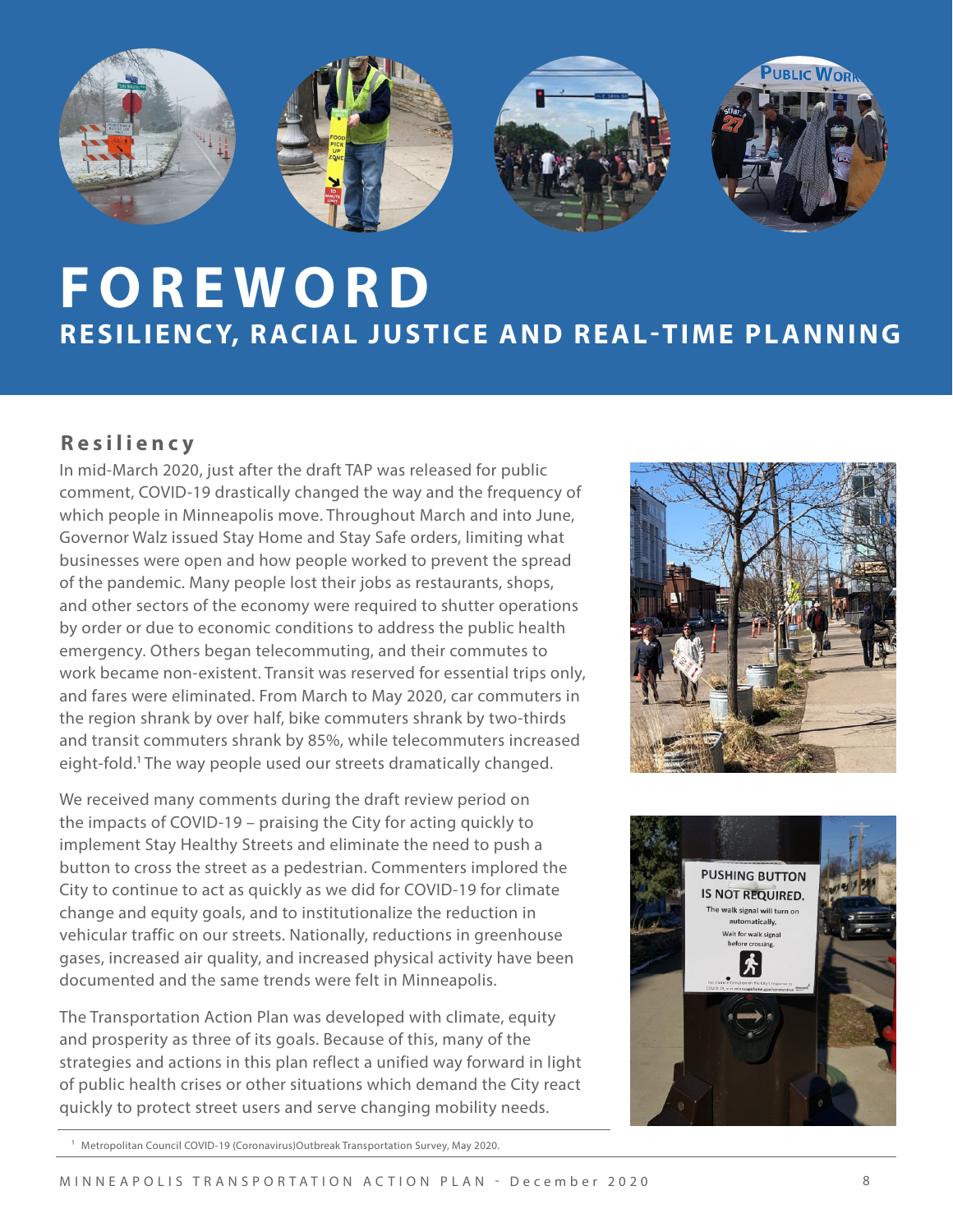Several actions have been highlighted due to COVID-19, including ways of looking at our streets as places for people to have more space to walk and bike, and manage the curb in a way that helps manage turnover and increased demand for curbside pickup. Specifically, parts of the actions listed below were experimented with or acted upon since the beginning of COVID-19:

- Walking Action 2.1
- Bicycling Action 2.4, Action 2.5, Action 3.1, Action 10.2
- Freight Action 5.2, Action 5.5
- Street Operations Action 6.1, Action 6.3, Action 6.4, Action 7.1, Action 7.4
- Design Action 2.5

Quick work during the pandemic was enabled, in part, due to the citywide conversations that occurred at all levels of the City enterprise in the development of the Transportation Action Plan. Having a set of actions in this plan helps the City to be resilient in changing conditions, and keep focused on actions that will advance citywide policy around how our streets contribute to climate, safety, equity, mobility and prosperity goals outlined in this plan.

## **Racial Justice**

On May 25, George Floyd died while in Minneapolis police custody at the corner of 38th and Chicago Avenue South. His death sparked weeks of protest, riots and civil unrest throughout the city, and a public debate over the role of policing and public safety ensued. There are direct ties to the work of the Transportation Action Plan, as we saw streets turn into sacred places overnight, memorializing the site where George Floyd lost his life; we saw streets with planned investments on them lose the built environment that supports and frames the street; we saw streets emerge as the place for community protest and expression; we saw artwork frame up corridors in beautiful murals, heartbreaking messaging, and calls for change.

The Transportation Action Plan was developed with climate, equity and prosperity as three of its goals. Because of this, many of the strategies and actions in this plan reflect a unified way forward in light of public health crises or other situations which demand the City react quickly to protect street users and serve changing mobility needs.

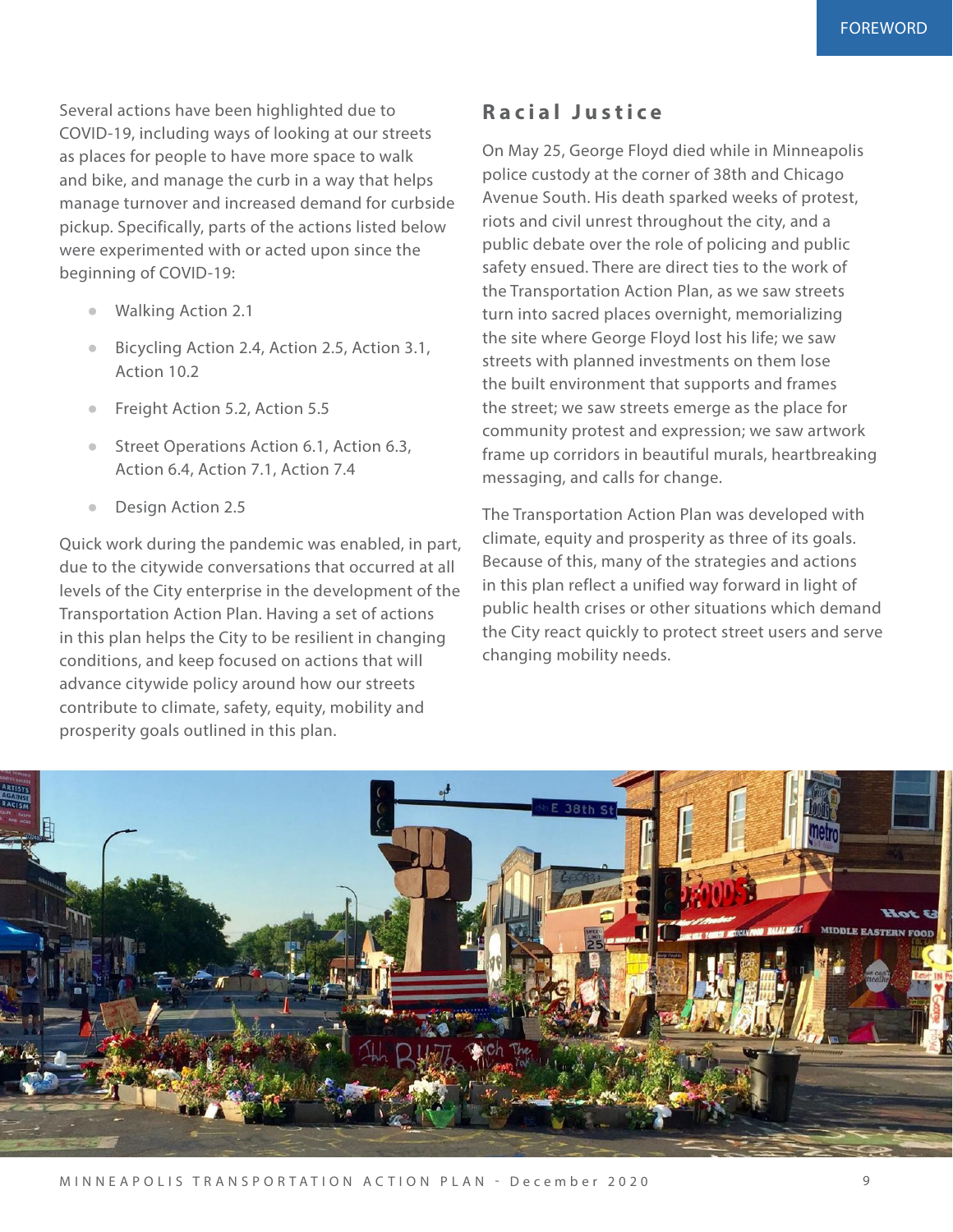Our streets were the backdrop of much that occurred in the summer following the death of George Floyd. Beneath the surface, the impacts and citywide discourse on racial justice have also had impacts on the longerterm planning related to our public streets. Given the citywide conversation around public safety and public feedback on the topic, we re-evaluated how enforcement shows up in the plan and are confident that the actions that speak to enforcement are either administrative in nature (see Walking Action 4.3 on snow clearing), involve parked vehicles (see Transit Action 2.8 on bus only lanes) or have the goal of eliminating traffic stops that involve officer interaction (see Street Operations Action 6.6 on automated enforcement). The Progress section identifies three new strategies – on framing racial equity for transportation, engagement, and evaluation – that address improvements to how we can better connect with and serve the people of

20% of residents live below 100% of the federal poverty thresholds (household income dependent on family size and composition); this number is 41% for black people, 34% for people of color and 12% for white people<sup>2</sup>

Minneapolis.

This plan is built around seven topic areas that largely follow modal planning – walking, bicycling, taking transit, using streets with a vehicle, delivering goods. We know that the way our streets work are not modal-specific, so we also have topics on how technology allows us to leverage outcomes for citywide goals, and how everything comes together through operations and design of our streets. At the core, we are working to create more mobility options for more people so there is less reliance on private vehicles in order to access opportunities in our city. Our data shows that by focusing on creating more options for people, we are opening up opportunities for low-income and people of color in our community. Key data that make the explicit link between our work and advancing options for people who face economic disadvantages in Minneapolis include:

26% of residents live in high poverty neighborhoods; this number is 48% for black people, 38% for people of color and 17% for white people3

31% people of color households do not have access to a car; this number is 12% for white households4

Average commute times for white workers is 22 minutes versus 24 minutes for people of color workers and 27 minutes for black workers<sup>5</sup>

Minneapolis faces some of the gravest racial inequities in the nation. The data in Figure 1 points to how that plays out in transportation options for people. Given this data, it is clear that by focusing on creating more

and safer options for people to walk, bike, take transit, and access shared mobility services, we are advancing outcomes that can be directly felt by people experiencing hardship.

5 [National Equity Atlas, 2017](https://nationalequityatlas.org/indicators/Commute_time#/)

<sup>&</sup>lt;sup>2</sup> [National Equity Atlas, 2017](https://nationalequityatlas.org/indicators/poverty#/)

<sup>&</sup>lt;sup>3</sup> [National Equity Atlas, 2017](https://nationalequityatlas.org/indicators/Neighborhood_poverty#/)

[National Equity Atlas, 2017](https://nationalequityatlas.org/indicators/Car_access#/?geo=07000000002743000)